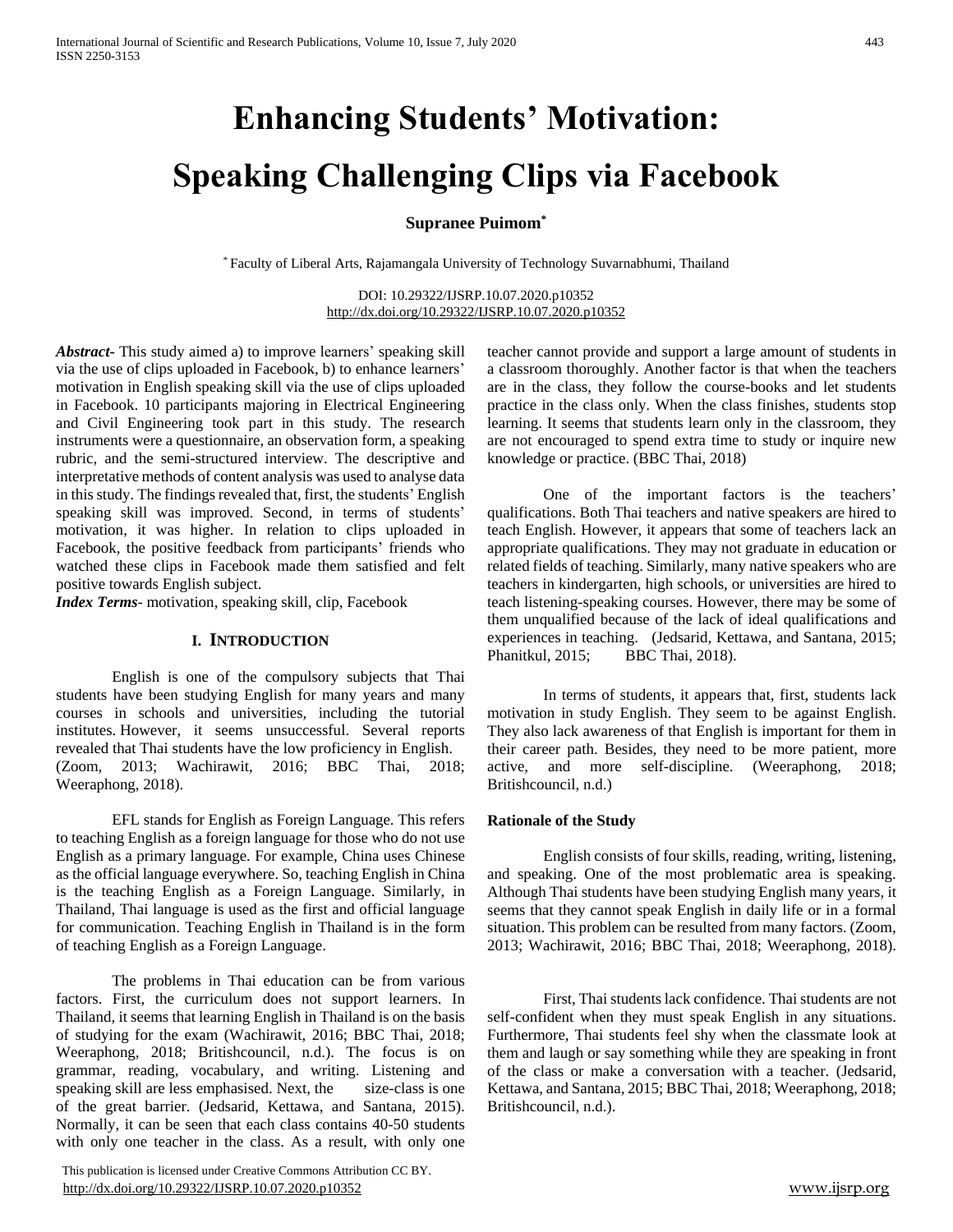Second, students do not use English in real life. Most students only use English while they are in the classroom. In addition, in the classroom, the most important topics can be grammar, reading, vocabulary. These skills are quite emphasised in Thai schools and universities. While a few hours of listening and speaking for real life is taught. (Britishcouncil, n.d.)

Third, Thai students' pronunciation do not sound like native speakers. Due to the problem of speaking or pronouncing the words in English, some groups of Thais believe that you are not smart if you cannot pronounce or speak English like a native speaker. This is one of the great barrier to practice speaking. (BBC Thai, 2018)

Fourth, Thai students may not be patient enough. They also lack of self-discipline and the career goals. Today, educational technology plays a vital role in language classrooms. Lots of teachers bring the applications that arouse the learners' interest. They can practice speaking from these kinds of technology or social media. One of the most popular IT for language learning or social media could be a chat via or a clip upload in Facebook. (Britishcouncil, n.d.)

Tukko N. (2009) stated that nowadays, social media has played the great role in all walks of life. It is considered as the popular digital platform that many organisations make use of them. For example, school and universities can publicise their news about admission in the next academic year. A transportation section can inform the news about how to renew the driver's license. The fan page about cooking can share how to cook food. From this popularity, Facebook is used as the platform for various purposes. In Thailand, the education settings normally upload the clips about learning through Facebook.

From the researcher's observation, students often go through the Internet by Facebook as the first source of access. As a result, it would be interesting to investigate that whether students have a better performance in speaking skill via clips uploaded in Facebook or not. In addition, students' motivation would increase or not via clips uploaded in Facebook.

# **Objectives of the Study**

There are two main objectives as follows:

1. To improve learners' speaking skill via the use of clips uploaded in Facebook

2. To enhance learners' motivation in English speaking skill via the use of clips uploaded in Facebook

# **Significance of the Study**

The findings from this study could be beneficial for both teachers and learners as following:

1. Teachers of English language would understand the learners' characteristic or needs in teaching English speaking skill to them, both in terms of teaching strategies and how to motivate learners' interest in English speaking skill.

2. Learners who are interested in improving English speaking skill would gain motivation for furthering their English speaking skill outside the classroom.

 This publication is licensed under Creative Commons Attribution CC BY. <http://dx.doi.org/10.29322/IJSRP.10.07.2020.p10352> [www.ijsrp.org](http://ijsrp.org/)

# **II. LITERATURE REVIEW**

#### **The definition of Motivation**

According to Longman Dictionary of Contemporary Online (2019), "motivation" is "eagerness and willingness to do something without needing to be told or forced to do it."

In relation to Cambridge Dictionary Online (2019), "motivation" means "enthusiasm for doing something."

"Motivation" refers to "the feeling of wanting to do something." (Oxford Learner Dictionary, 2019)

From the three trusted dictionaries, "motivation" can be defined as the act of doing something with willingness or enthusiasm."

According to Fadel and Khaled (2013), motivation has a great impact in someone's learning process. Motivation can be divided by various aspects: First, it is categorised as a) intrinsic and b) extrinsic. Intrinsic motivation can be referred to a drive which comes from a person. For example, people enjoy doing activities or whatever they are interested in such as cooking, riding a horse, and drawing and painting. Another is extrinsic motivation. This kind of drive is generated from the outside, not an individual. For example, a student gets a bless when he/she does a good deed.

In terms of language learning, students should be motivated to pay attention and enjoy learning language. Various scholars have proposed how to motivate students in the language classroom in terms of speaking as the following:

a) A class with a communication should be set up. This can be done as a group activity. A flipped classroom is one of another good example to engage learners together.

b) English subject should be more practical. It is more interesting to let students should be encouraged to practice, not just listen to the teachers' lecture all the time. When they get involved in the activity, they are happy and enjoy learning. One of the most appropriate teaching methods is project-based learning, which can enhance learners' interest and motivation.

c) Teachers should provide a supportive-atmosphere classroom. When students are happy, they have motivation to do activity. The use of social media or IT learning in the language classroom is considered as one of interesting strategies.

d) Teachers should unite the students' relationship. A classroom agreement should be set with your students before starting the class. Let show what you think about them. Try to encourage or motivate them to join the class activity with other classmates.

e) Comments or feedbacks should be reflected. Students are needed to be commented or criticised by their teachers carefully and considerately. If teachers show their care to the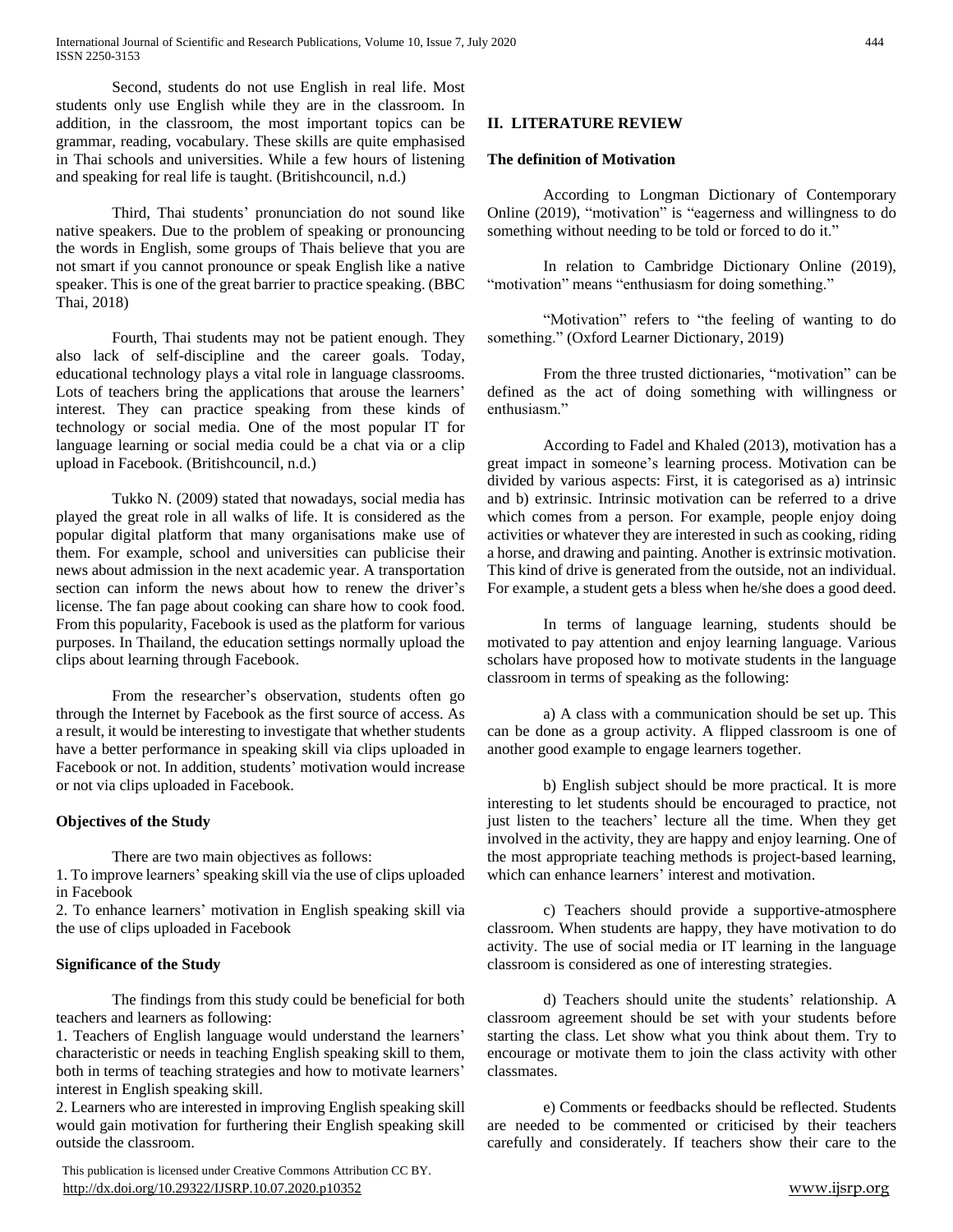students, they will respect you and have motivation in a language learning. Not only a teacher who acts as the evaluator, but their friends in the class can be the assessors.

# **Activities to Motivate Speaking in the Classroom (Clare, n.d.; Vicky, n.d.)**

a) Levels of Difficulty should be reduced. The teachers have to maintain students' interest by providing exercises that is simple and suit the students' ability. This is because they may lack self-confidence. As a result, the activity for speaking should be simple and not complicate as the first step. After that, teachers try to motivate then to speak as much as they can.

b) Background knowledge should be related. Teachers should relate the content of speaking with the learners. This is because when they have some background knowledge, they will feel more confidence, and then speak out. The topics should be discussed by the learners easily e.g. lovely pets and animals, subjects at school, sports, and food.

c) L1 usage should be accepted in the classroom. It is inevitable that, as the first time, students will use their mother tongue with English. This may be that they cannot use the correct vocabulary or they do not know how to speak properly. Teachers have to be patient if you command the whole class to use English. Otherwise, there is no one can speak English because they be not able to speak all in English.

d) Speaking should not be interrupted. When students speak out, there are absolutely errors such as pronunciation, sentence structure, or vocabulary. So, teachers should not interrupt them while they are speaking which may cause them embarrassed, frustrated, and lose self-confidence. After they finish their speaking, just tell or explain them about the errors.

# **Speaking Strategies for Teaching**

According to Richards (2008), types of speaking can be divided into three categories.

First, talk as interaction. It refers to a conversation. When people meet each other, they have a conversation such as greeting, making a small talk, and making a new friend. These kinds of talks can be formal or informal which depends on the context or circumstance.

Second, talk as transaction. It emphasises on the purpose of the talk. Some skills for this kind of speaking are turn-taking, opening and closing conversation, using an appropriate style of speaking.

Third, talk as performance. It refers to public talk or public speaking. For example, classroom presentations, public announcements, speeches. This talk is in the form of monologue. There is a format as a fixed pattern. the style is quite similar to written language. The examples of talk as performance are giving a class report about school trip, making a sales representation, and giving a lecture.

# **Roles of Teachers in the Classroom (Cindy, 2007)**

 This publication is licensed under Creative Commons Attribution CC BY. <http://dx.doi.org/10.29322/IJSRP.10.07.2020.p10352> [www.ijsrp.org](http://ijsrp.org/)

Teachers play a vital role in language classroom. Teachers can be a lecturer who teach and give knowledge to students. Teachers can be a facilitator who supports learners learning. Teachers are also a mentor who gives feedback or criticism. Please be careful when a teacher gives a comment. This is because some students may be quite sensitive when they get a feedback. As a result, teachers must encourage students and build up their confidence. Teachers can be a role model who the students watch at the teacher and maybe sometimes imitate.

#### **III. RESEARCH METHODOLOGY**

This paper was the qualitative research. The data was collected from the students who took part in this experiment. This research methodology consisted of three parts: a) participants, b) data collection, and c) procedure of analysis.

#### **a. Participants**

Under this study, 10 non-major students took part in this experiment. They were 3<sup>rd</sup>-year students whose majors are Electrical Engineering and Civil Engineering, Faculty of Engineering and Architecture, Rajamangala University of Technology Suvarnabhumi, Thailand.

#### **b. Data collection**

a) Materials

 Two conversations used for making the clips were (a) going to the cinema and (b) making sandwich. The first conversation expressed how to give direction, and the second was how to make sandwich. These two conversations were constructed by the researcher, then validated by the experts in field. The conversations were created by based on the real life conversations, the student's ability, and Common European Framework of Reference for Languages (CEFR), so the language used was not too complicated for the participants' ability in this study.

b) Instruments

Four research instruments were as follows:

(a) A questionnaire was used as the first step to obtain the participants' information. This questionnaire was divided into three parts: Part I aimed to obtain participants' personal information (i.e. age, education, field of study), Part II was about examining the participants' English language exposure, Part III investigated the participants' access to the Internet/social media, Part IV aimed at finding out causes of unsuccessful English learning, and Part V was comments/suggestions.

(b) A speaking rubric was used to evaluate students' speaking performance from the two conversations.

(c) An observation form was used to observe participants while they were in the class.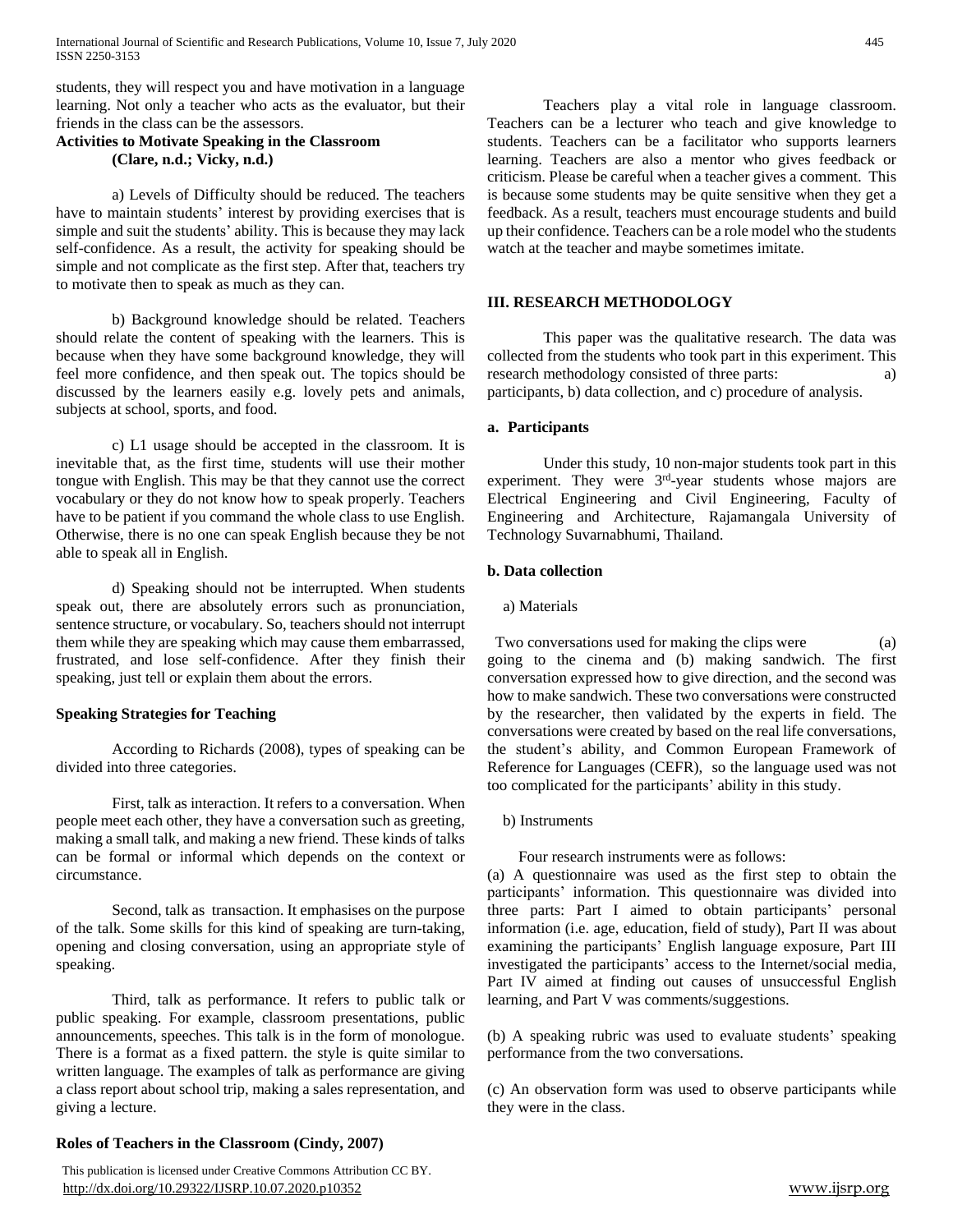International Journal of Scientific and Research Publications, Volume 10, Issue 7, July 2020 446 ISSN 2250-3153

(d) A semi-structured interview was used as the last step to obtain participants' in-depth details about their receptions towards their personal problems when learning English, the goal of learning English, the clips uploaded in Facebook and other related information.

All the instruments were constructed by the researcher, then validated by the experts in the field. After that, these instruments were tried out with non-sampling before using with the targeted sampling.

# **c. Procedure of Data Analysis**

 a) Before starting the research study, the questionnaires were administered to the participants. After that, the data from the questionnaire were collected and analysed by the researcher in order to create the conversations which based on the participants' ability.

 b) In the classroom, the researcher observed and recorded what happened in the classroom. The researcher observed them and recorded what happened in the classroom. For example, what did they feel? Are there any improvement in terms of speaking skill? Did they pay attention to the class? How well did they collaborate in the classroom?

 c) When the participants had a conversation, the speaking rubric was used to evaluate their performance.

 d) Lastly, two weeks later after uploading the video clips, the participants were invited to the interview. They were asked about the video clips, their feeling when attending the class, their motivation, and other related information.

# **IV. RESULTS AND DISCUSSIONS**

| <b>Part I: English Language Exposure</b>                               |                      |  |
|------------------------------------------------------------------------|----------------------|--|
| A: The frequency of getting to the<br><b>English Language Exposure</b> | percentage<br>$($ %) |  |
| a) more than 3 times a week                                            | $\mathbf{\Omega}$    |  |
| b) 2 times a week                                                      | 38                   |  |
| c) 1 times a week                                                      | 57                   |  |
| d) never                                                               | 5                    |  |
| <b>B:</b> Types of media in English language<br>exposure               | percentage<br>$($ %) |  |
| a) magazines, cartoon books, newspapers,<br>novels, short stories      | $\Omega$             |  |
| b) songs, music                                                        | 69                   |  |
| c) TV program, series, drama                                           | 18                   |  |
| d) social media, chatting, blogs                                       | 13                   |  |
|                                                                        |                      |  |

 This publication is licensed under Creative Commons Attribution CC BY. <http://dx.doi.org/10.29322/IJSRP.10.07.2020.p10352> [www.ijsrp.org](http://ijsrp.org/)

# **Part I: Result Gained from Questionnaires**

# **Table 1** English Language Exposure

From table 1, in relation to the frequency of getting to the English language exposure, it showed that most students (57%) got access to the English language exposure, followed by 38% of students accessed to the English language exposure. Last, 5% of

| Part II: The Access to the Internet /social media       |                    |  |
|---------------------------------------------------------|--------------------|--|
| A: Frequency of getting to the<br>Internet/social media | percentage $(\% )$ |  |
| a) more than 5 times a day                              | 70                 |  |
| b) 4-5 times a day                                      | 0                  |  |
| c) $2-3$ times a day                                    | 20                 |  |
| d) 1 time a day                                         | 10                 |  |
| <b>B</b> : Popular social media                         | percentage $(\% )$ |  |
| a) Facebook                                             | 92                 |  |
| b) Line                                                 | 89                 |  |
| c) Twitter                                              | 36                 |  |
| d) Pantip                                               | 69                 |  |
| e) Instagram                                            | 42                 |  |
| f) Others (please specify)                              | 0                  |  |

them never access to the English language exposure.

In accordance with types of media in English language exposure, 69% of students liked to get access to English songs or music, followed by 13% of them preferred to get access to TV programs, series, drama. 10 % of them preferred social media, chatting, blogs.

**Table 2** The Access to the Internet/social media

Table 2 expressed the Internet/social media. In terms of frequency of getting to the Internet/social media, it appeared that 70% of students got to the Internet/social media more than 5 times a day. Second, 20% of them got access to the Internet/social media 2-3 times a day.

In accordance with the popular social media, it showed that 92% of them preferred Facebook, followed by Line (89%). The others were quite less popular.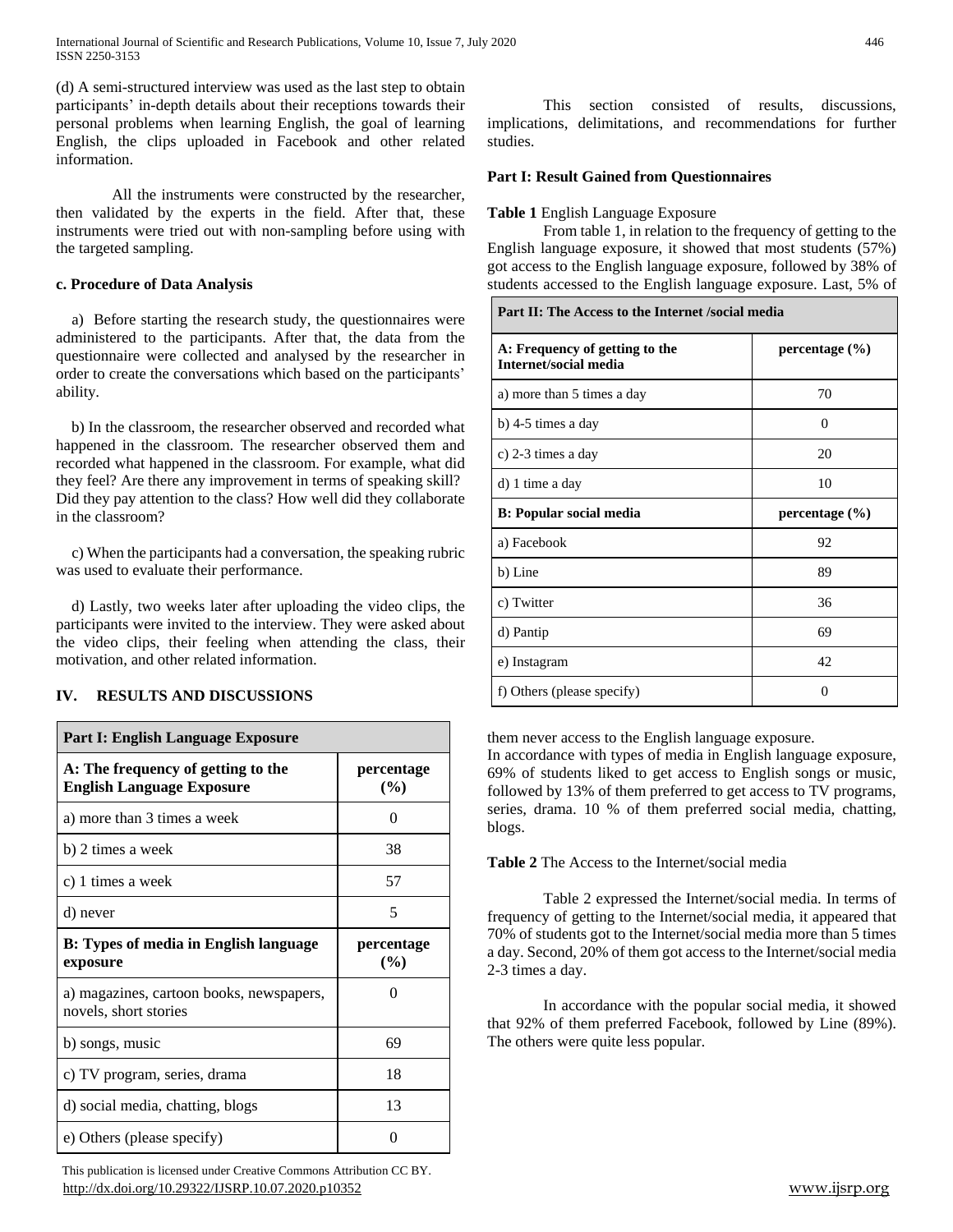| <b>Part III: Reasons of unhappy English subject</b>                 |                |  |
|---------------------------------------------------------------------|----------------|--|
| <b>Reason of unhappy English</b><br>subject                         | percentage (%) |  |
| a) Students have poor background<br>of English                      | 98             |  |
| b) Students are shy to speak in the<br>classroom                    | 90             |  |
| c) Students are lazy.                                               | 20             |  |
| d) A teacher gives a bad<br>feedback/comment without<br>explanation | 95             |  |
| e) A teacher blames students (you)                                  | 93             |  |
| f) Others (please specify)                                          |                |  |

**Table 3** Reasons of unhappy English subject

Table 3 expressed the reasons of unhappy English subject. It showed that there were various factors made them unhappy with English subject. First, 98% of students revealed that they had poor background of English, followed by a teacher gave a bad feedback/comment without explanation (95%), a teacher blamed students (93%), and students were shy to speak in the classroom (90%), respectively.

# **Part II: Result gained fromTeacher's Observation**

The data obtained from this observation, it showed that, from the researcher's view, it can be seen that most participants were satisfied with this class. They opened their mind and got along with the group very well. They felt that they got familiar with the teacher. It was obviously seen that when the teacher taught them about making sandwich, the second conversation, most of them felt enthusiastic to join this activity. It could be noted that most students liked to learn English via activity because they could understand the lesson better than sitting and listening to the teacher's lecture.

# **Part III: Result gained from the Conversation Speaking Rubric**

In terms of participants' speaking performance, before they made a simulated conversations, a speaking rubric was provided to the participants to let them know the criteria. Therefore, they could practice their conversations based on this rubric. When assessing the student's speaking skill individually, it can be seen that students' speaking skill have improved. Some of them had highly improvement in speaking skill while some of them gradually improved. This may be that they had a different background of English language and their habits of inquiry of English language. However, some participants who had quite poor background of English

language seemed to have high

improvement. This was because of the supportive atmosphere in the classroom and the feedback provided by the teacher (researcher) in terms of speaking skill.

# **Part IV: Result Gained from the Interview**

Two weeks later, after uploading the two video clips in Facebook, 10 participants were invited to the interview. The interview approximately lasted 10-15 minutes individually. In terms of their English language exposure, the participants revealed that they did not frequently get access to the English language. They felt that they were not familiar with it. In relation to their motivation, while they were in the classroom, they were very satisfied with this class. This may be that the atmosphere in the class was very friendly. They wanted to join this kind of English classroom. Moreover, they revealed that the teacher gave them a good advice, and the teacher supported students' learning well.

In terms of video clips uploaded in Facebook, the participants stated that the feedback of the their two video clips were good. They were satisfied with it. However, it should be noted that, under this study, motivation played a vital role on participants' language learning. This positive feedback made them more confident and being more motivated.

#### **Discussions**

From the findings of this study, it can be discussed as follows:

1. It showed that the frequent problematic areas of speaking skill was that they had poor background knowledge of English subject, teachers gave a bad comment or feedback without any explanation, teachers blamed students in front of the

 This publication is licensed under Creative Commons Attribution CC BY. <http://dx.doi.org/10.29322/IJSRP.10.07.2020.p10352> [www.ijsrp.org](http://ijsrp.org/)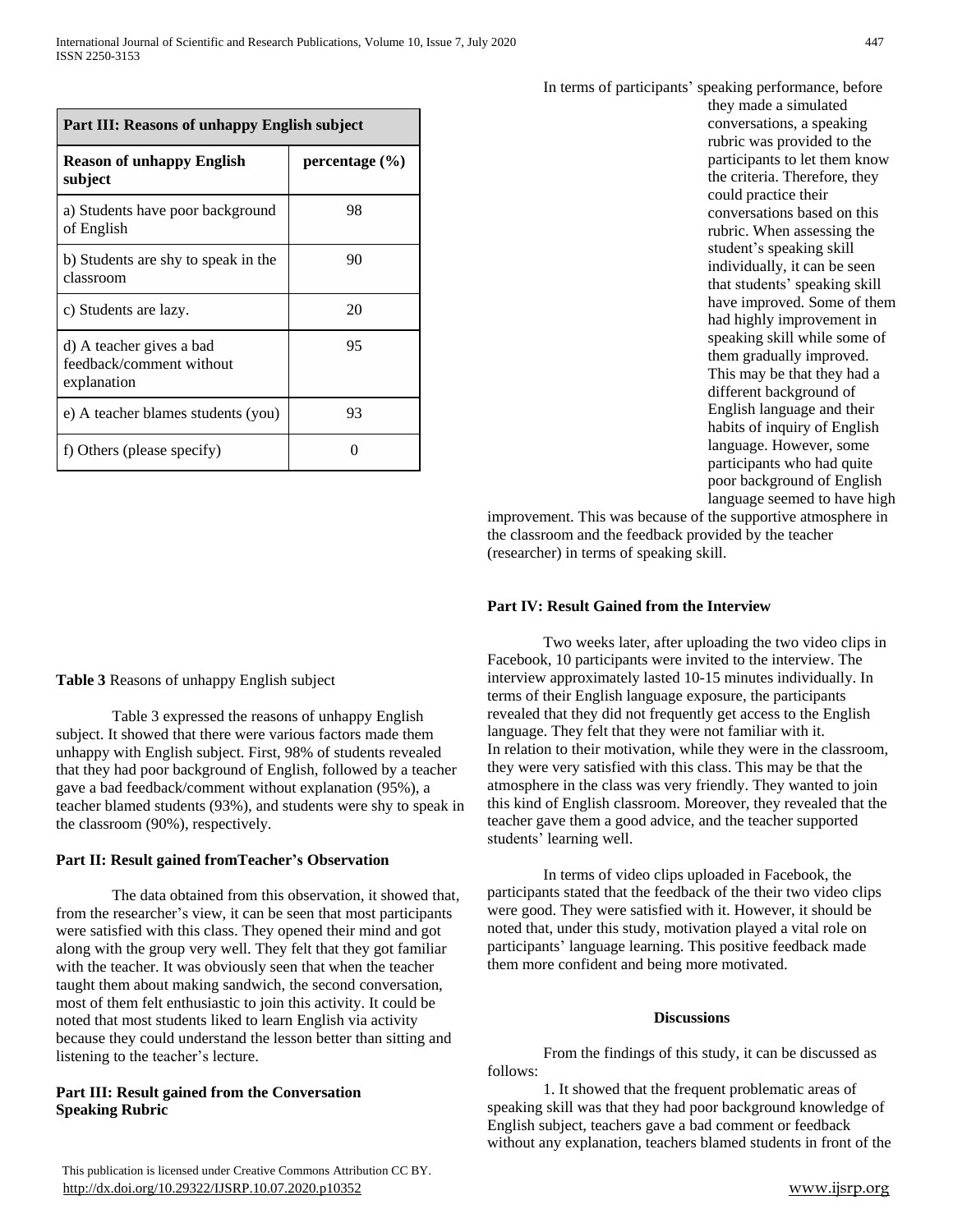others, and students were shy to speak in front of the class. This is in line with Nadeem and Arshad (2010) that the problems of speaking English refers to these factors which are similar to the present findings in this study.

2. In relation to students' peaking skill, it appeared that before they attended this special classroom, they had poor English speaking skill. When this class finished, it seemed that most participants had high improvement on English speaking skill. This may be that there were only 10 participants in this experiment; so the teacher could support and took care of them well. In this case, it showed that the number of size-class was important.

3. Students' motivation was higher than expected. This may due to that when a friendly and supportive atmosphere in the class were created, students enjoyed the classroom and willing to do activities in the class well. This was in line with Nasser and Majid (2011), Nazifah, Shafiq, Farhinaa, Othman (2012), and Mas (2016)) that the use of motivation created the great motivation in students to attend or learn English very well.

4. In terms of social media integrated in this study, it showed that social media did not increase student's speaking performance. On the contrary, this kind of media interested students more attention to the classroom.

# **Implications**

The findings from this study could be implied in the equational settings as follows:

a. Learners should be encouraged to spend extra time to improve speaking skill and get involved in English language.

b. Learners should be motivated to keep practicing speaking skill although the class is finished. A speaking skill club or speaking activities should be set up regularly for students' practice.

c. As a teacher, English should be taught as the mean of communication in real life, not a compulsory course in the schools or universities.

d. The supportive environment should be held to encourage students's learning. Teachers should shift the role to be the facilitator as well. As a result, learners feel happy and open-mind to talk to the teacher.

e. Educational technology can be brought to the classroom a to arouse the learners as the active learners.

# **Delimitations**

As the first plan, five conversations were going to be used in this experiment. However, due to the researcher's duty and the university's plan, it sometimes could not get along together with the students' learning schedule. Finally, only two

 This publication is licensed under Creative Commons Attribution CC BY. <http://dx.doi.org/10.29322/IJSRP.10.07.2020.p10352> [www.ijsrp.org](http://ijsrp.org/)

conversations were used in this study: how to go to the cinema and making sandwich.

# **Recommendations for further studies**

In terms of the recommendation for further studies should be that how the motivation plays a great role on other skills--listing, speaking, or writing. In addition, other skills- listening, writing, and reading. Furthermore, according to the findings under this study, it appeared that social media, Facebook, influenced the learners' interest and motivation. However, it was not revealed that social media could encourage the learner's performance towards English learning. As a result, this aspect should be continually investigated.

# V. CONCLUSIONS

According to the research objectives, it can be summarised that:

1. Before taking part in this study, the participants had the poor background, low motivation in learning English, or bad experiences in English learning at schools or university, considering the speaking rubric, the observation, and the individual's interview, their speaking skill was higher.

2. Students' motivation towards speaking skill in this experiment significantly increased. This could result from the supportive environment in the class, the teacher who acted as the facilitator, and the use of educational technology in the classroom. Therefore, students felt satisfied with this class and tried to improve themselves in terms of speaking skill.

# **APPENDICES**

sample questions in the observation form

- 1. How did they feel today?
- 2. Are there any improvements in terms of speaking skill?
- 3. Did they pay attention to the classroom?
- 4. How well did they collaborate with their friends in the class?
- 5. What activity did they like the most?
- 6. How about their face expressions?

sample questions for semi-structured interview

- 1. How often do you use the Internet?
- 2. What program/application do you like to watch/listen?
- 3. What is your bad experience about learning English?
- 4. What English skill are you unhappy?
- 5. Why do you want to be good at speaking?

6. What do you feel when you read the comments from your friends?

7. Although the class is finished, will you want to continue improving your speaking skill?

# REFERENCES

Clare L. (n.d.) *Ways to Encouraging More Use of English in Class.* Retrieved 12 December, 2018 from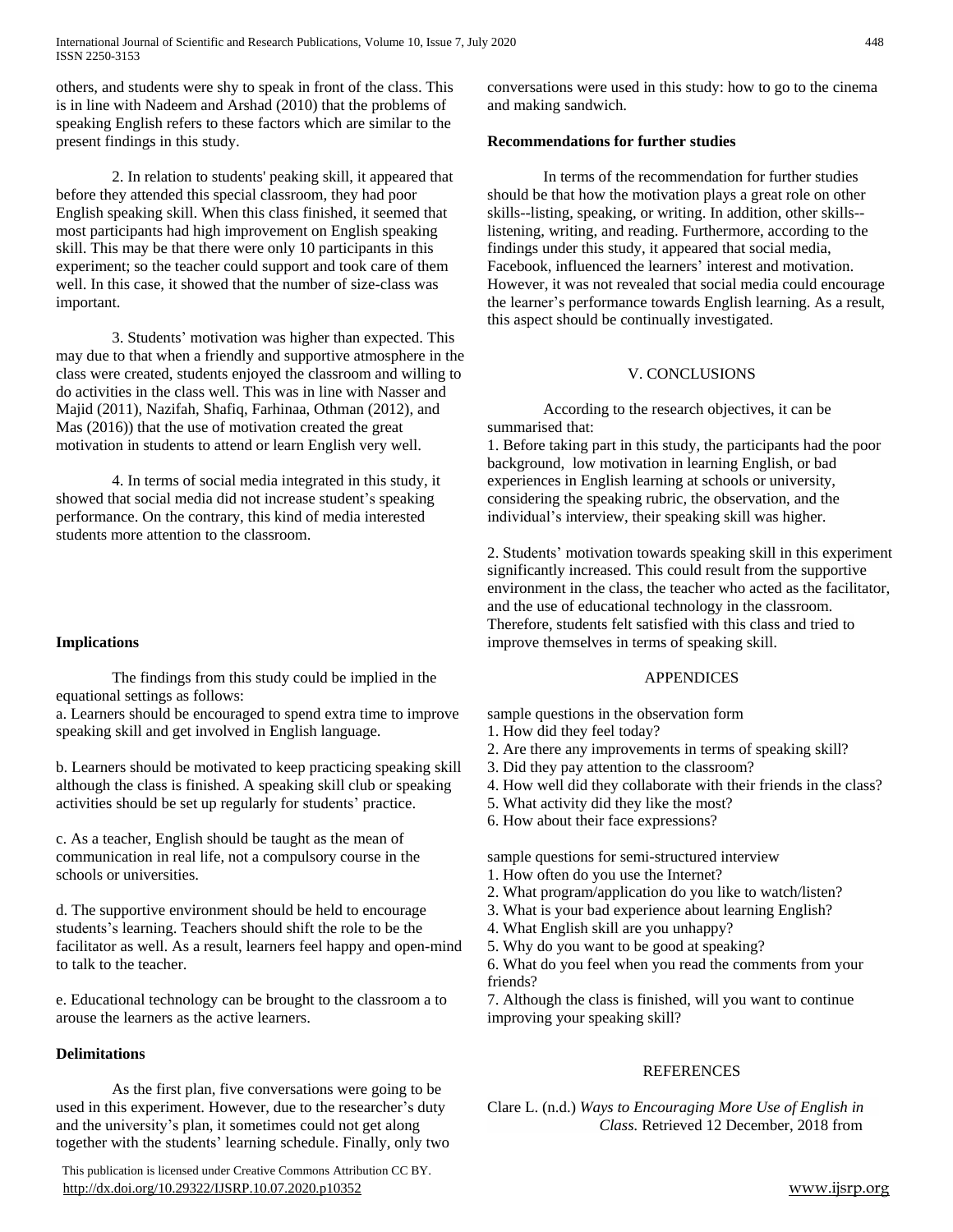[https://www.teachingenglish.org.uk/article/ways](https://www.teachingenglish.org.uk/article/ways-)encourage-more-use-english-class.

BBC Thai (2018). *Why Thais' English Score Have Been Poor for 8 Years?* Retrieved 24 May, 2020 from https:// www.khaosod.co.th/bbc-thai/news\_1784446

Cindy H. (2007). *Ten Roles for Teacher Leaders.* Retrieved 5 May, 2020 from <http://www.ascd.org/> publications/educationalleadership/sept07/vol65/ num01/Ten-Rolesfor-Teacher-Leaders.aspx

Fadel H.M. and Khaled M. (2013) *The Impact of Motivation on English Language Learning in the Gulf States*. Retrieved 24 March, 2020 from https://files.eric.ed.gov/ fulltext/EJ1067550.pdf

*Five Reasons Why You can't Speak English*. Retrieved 24 March, 2020 from <https://www.britishcouncil.or.th/> english/tips/5 reasons-why-you-cannot-speak-english

Jack C. R. (2008). Teaching Listening and Speak **Theory** to Practice. Retrieved 2018 from [https://www.professorjackrichards.com/wp](https://www.professorjackrichards.com/wp-content/)[content/](https://www.professorjackrichards.com/wp-content/) uploads/teaching-listening-andspeaking-from-theory- to-practice.pdf

Jedsarid S., Kettawa B., Santana K. (2015). Situations and Problems in Learning English at Secondary Schools Affiliated with Municipalities in the Three Southern Border Provinces. Proceedings of the Hadyai University National Conference. Songkhla: Hadyai University.

Mas D. I. (2016). *Students' Motivation in Speaking English*. Journal of English Educators Society, Vol. 1, 31-48.

Motivation. (2019). Retrieved 12 December, 2018 from https/[/dictionary.cambridge.org/dictionary/english/](http://dictionary.cambridge.org/dictionary/english/) motivation!q=motivation

Motivation. (2019). Retrieved 12 December, 2018 from [https://www.ldoceonline.com/dictionary/m](https://www.ldoceonline.com/dictionary/)otivation

Motivation. (2019). Retrieved 12 December, 2018 from <https://www.oxfordlearnersdictionaries.com/definition/> english/motivation.

Nadeem K. and Ali A. (2010). *Improving the Speaking Ability in English: The Students' Perspective.* Procedia-Social and Behavioral Science, 2, 3575-3579.

| iking: From  | education-system |  |
|--------------|------------------|--|
| 12 December, |                  |  |

24 March, 2020, from

<https://themomentum.co/momentum-feature-thai->

Weeraphong R. (2018). *Thais and English Language*. Retrieved 24 March, 2020, from <https://www.prachachat.net/> opinioncolumn/news-190406

Behavioral Science, 29, 994-1000.

Nazifah H., Shafiq H., Farhinaa O., Othman. (2012). *Enhancing*

Phanitkul I. (2015). *"A Teacher of English"....the Crisis in Thai*

https://www.posttoday.com/politic/report/402500

Tukko N. (2009). What is Social Media? Retrieved 4 March, 2020 , from <https://www.marketingoops.com/> media-ads/social-media/what-is-social-media/

Wachirawit K. (2016). *Why Vietnam Education is Beyond*

*Best Education in the World?*. Retrieved

*Writing: The Case of International Students from Thailand.* International Journal of Social Science and Humanity, Vol. 2, No. 6.

*Students' Motivation by Providing Feedback*

*Education?* Retrieved 24 March, 2020 from

*Thailand? and Why Singapore is One of the*

Vicky Z. (n.d.) *7 Ways to Motivate your Students to Speak Out*.. Retrieved 12 December, 2018 from https:// [busyteacher.org/18413-motivate](http://busyteacher.org/18413-motivate-students-to-speak-)[students-to-speak-](http://busyteacher.org/18413-motivate-students-to-speak-) out-7-ways.html

Zoom (2013). *Thais Are Really Poor At English...Don't Panic!* Retrieved 24 March, 2020 from

<https://www.thairath.co.th/content/374647>

#### AUTHORS

First Author--Supranee Puimom, Faculty of Liberal Arts, Rajamangala University of Technology Suvarnabhumi, Thailand. E-mail: supranee.pac2020@gmail.com

# Nasser O. and Majid V. (2011). *Motivation, Attitude, and Language Learning*. Procedia- Social and